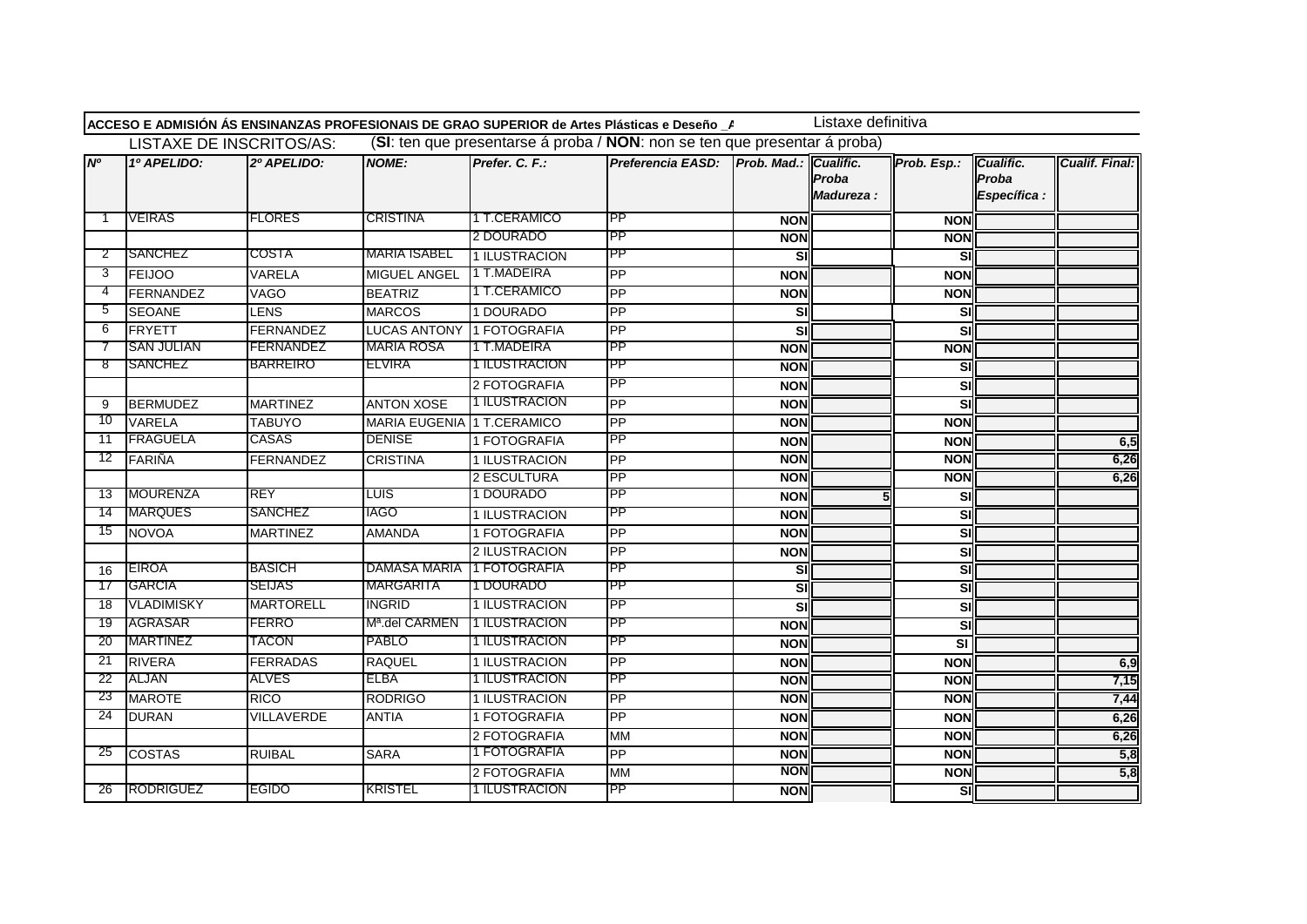|                 |                  |                                  |                            | 2 FOTOGRAFIA  | IPP             | <b>NON</b> |      | <b>SI</b>  |      |
|-----------------|------------------|----------------------------------|----------------------------|---------------|-----------------|------------|------|------------|------|
| 27              | SOUTO            | NAYA                             | <b>MANUEL</b>              | 1 DOURADO     | PP              | <b>NON</b> |      | SI         |      |
| 28              | CASTRO           | GONZALEZ                         | ELOY                       | 1 CERAMICA    | PP              | <b>NON</b> |      | <b>NON</b> |      |
| 29              | CASTRO           | VAZQUEZ                          | ALEJANDRO                  | 1 FOTOGRAFIA  | <b>IPP</b>      | <b>NON</b> |      | <b>NON</b> | 6,35 |
| $\overline{30}$ | QUIROGA          | <b>GARCIA</b>                    | <b>CLARA</b>               | 1 ILUSTRACION | PP              | <b>NON</b> |      | <b>NON</b> | 7,57 |
| 31              | MANJARIN         | ALVAREZ                          | <b>JAVIER</b>              | 1 ILUSTRACION | PP              | <b>NON</b> |      | SI         |      |
| 32              | LOPEZ            | <b>GOSENDE</b>                   | YAGO                       | 1 ILUSTRACION | <b>IPP</b>      | <b>NON</b> | 6,02 | SI         |      |
| 33              | <b>BALZA</b>     | <b>SIMOSA</b>                    | ELIANA E.                  | 1 DOURADO     | PP              | <b>SI</b>  |      | SI         |      |
| 34              | <b>BERMUDEZ</b>  | <b>PEREIRA</b>                   | ALBERTO                    | 1 FOTOGRAFIA  | <b>IPP</b>      | SI         |      | SI         |      |
| 35              | ACOSTA           | GONZALEZ                         | <b>DEYSI RAQUEL</b>        | 1 FOTOGRAFIA  | PP              | <b>SI</b>  |      | SI         |      |
| 36              | <b>FRANCO</b>    | <b>ROADE</b>                     | <b>CARLOS</b>              | 1 ILUSTRACION | <b>IPP</b>      | <b>NON</b> |      | <b>NON</b> | 6,63 |
|                 |                  |                                  |                            | 2 ESCULTURA   | PP              | <b>NON</b> |      | <b>NON</b> | 6,63 |
| 37              | <b>VIQUEIRA</b>  | QUEIJO                           | ANXO                       | 1 ILUSTRACION | <b>PP</b>       | <b>NON</b> |      | SI         |      |
|                 |                  |                                  |                            | 2 ILUSTRACION | AF              | <b>NON</b> |      | SI         |      |
| 38              | <b>GALAN</b>     | <b>AIRA</b>                      | <b>SAMUEL</b>              | 1 ILUSTRACION | PP              | <b>NON</b> | 7,04 | SI         |      |
| 39              | <b>GONZALEZ</b>  | <b>COUÑAGO</b>                   | <b>DAVID</b>               | 1 T. MADEIRA  | PP              | <b>NON</b> |      | <b>NON</b> |      |
| 40              | <b>KEHOE</b>     | <b>THOMANN</b>                   | <b>BARBARA D.</b>          | 1 ILUSTRACION | PP              | <b>NON</b> |      | SI         |      |
| 41              | <b>BOTANA</b>    | <b>PEDREIRA</b>                  | <b>ALEJANDRO</b>           | 1 ILUSTRACION | PP              | sıl        |      | SI         |      |
| 42              | PEREZ            | <b>VILELA</b>                    | <b>SHARAY</b>              | 1 ILUSTRACION | PP              | <b>NON</b> |      | SI         |      |
| 43              | <b>MALLO</b>     | <b>CALVIÑO</b>                   | <b>ALEJANDRO</b>           | 1 ILUSTRACION | <b>PP</b>       | <b>NON</b> |      | SI         |      |
| 44              | <b>ROSENDE</b>   | <b>RODRIGUEZ</b>                 | <b>IRIA</b>                | 1 FOTOGRAFIA  | $\overline{PP}$ | <b>NON</b> |      | <b>NON</b> | 6,63 |
|                 |                  |                                  |                            | 2 ESCULTURA   | PP              | <b>NON</b> |      | <b>NON</b> | 6,63 |
| 45              | LIJO             | <b>SANCHEZ</b>                   | ISIS de CARMEN 1 ESCULTURA |               | PP              | SI         |      | SI         |      |
| 46              | <b>ALVAREZ</b>   | <b>MADI</b>                      | M <sup>a</sup> , ANGELES   | 1 T.CERAMICO  | PP              | <b>NON</b> |      | <b>NON</b> |      |
| 47              | <b>MARTINEZ</b>  | <b>FERNANDEZ</b>                 | <b>ANA</b>                 | 1 ILUSTRACION | PP              | <b>NON</b> |      | <b>NON</b> | 8,9  |
| 48              | <b>GARCIA</b>    | <b>GARCIA-</b><br><b>CABEZON</b> | <b>ANGELA</b>              | 1 ILUSTRACION | $\overline{PP}$ | <b>NON</b> |      | <b>NON</b> | 8,68 |
| 49              | <b>FERRER</b>    | <b>JAUREGUIZAR</b>               | <b>JUANA</b>               | 1 DOURADO     | PP              | <b>NON</b> |      | SI         |      |
| 50              | <b>SENDON</b>    | <b>LOPEZ</b>                     | M <sup>a</sup> , CARMEN    | 1 DOURADO     | PP              | <b>SI</b>  |      | SI         |      |
| 51              | <b>MAZORRA</b>   | <b>CUPEIRO</b>                   | LUIS JOSE                  | 1 T. MADEIRA  | PP              | <b>NON</b> |      | <b>NON</b> |      |
| 52              | <b>MEILAN</b>    | <b>ALVAREZ</b>                   | <b>NOA</b>                 | 1 FOTOGRAFIA  | <b>PP</b>       | <b>NON</b> |      | <b>NON</b> | 5,84 |
| 53              | <b>NAVARRO</b>   |                                  | <b>MATHILDE</b>            | 1 ILUSTRACION | PP              | sıl        |      | SI         |      |
| 54              | <b>GEADA</b>     | <b>UZAL</b>                      | <b>JOSE ANTONIO</b>        | 1 ESCULTURA   | PP              | <b>SI</b>  |      | SI         |      |
| 55              | <b>FERNANDEZ</b> | VILA                             | CARLA                      | 1 ILUSTRACION | $\overline{PP}$ | <b>NON</b> |      | SI         |      |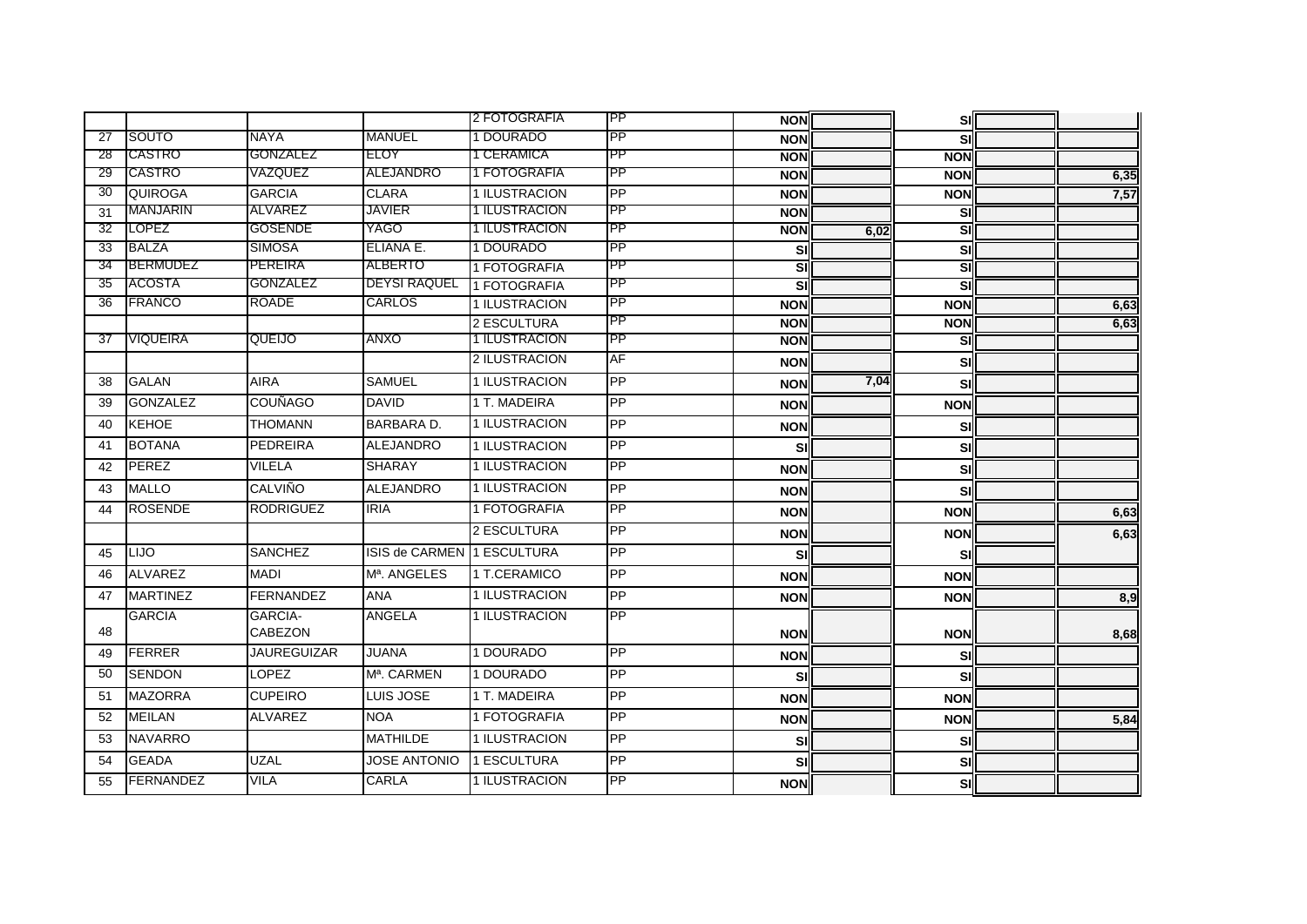| 56 | VAZQUEZ          | <b>AMADO</b>     | <b>DESIREE</b>              | 1 ILUSTRACION | PP              | <b>NON</b> |      | <b>NON</b>              | 5,81 |
|----|------------------|------------------|-----------------------------|---------------|-----------------|------------|------|-------------------------|------|
| 57 | <b>DOCE</b>      | <b>SANIN</b>     | <b>JAVIER</b>               | 1 ILUSTRACION | PP              | <b>NON</b> |      | SI                      |      |
| 58 | <b>VARELA</b>    | <b>NOVO</b>      | <b>IRIA</b>                 | 1 FOTOGRAFIA  | <b>PP</b>       | <b>NON</b> |      | sı                      |      |
|    |                  |                  |                             | 2 FOTOGRAFIA  | <b>MM</b>       | <b>NON</b> |      | <b>SI</b>               |      |
| 59 | CAO              | <b>ROMERO</b>    | <b>JORGE</b>                | 1 ILUSTRACION | PP              | <b>NON</b> | 5,62 | <b>SI</b>               |      |
| 60 | <b>LOPEZ</b>     | <b>RODRIGUEZ</b> | <b>ALVARO</b>               | 1 FOTOGRAFIA  | PP              | <b>SI</b>  |      | <b>SI</b>               |      |
| 61 | <b>AMIGO</b>     | <b>BARREIRO</b>  | <b>IRIA</b>                 | 1 ILUSTRACION | <b>PP</b>       | <u>si</u>  |      | $\overline{\mathbf{s}}$ |      |
| 62 | FERNANDEZ        | <b>RECOUSO</b>   | <b>SILVIA</b>               | 1 ILUSTRACION | PP              | SI         |      | <b>SI</b>               |      |
| 63 | <b>GOMEZ</b>     | <b>GUTIERREZ</b> | <b>IRENE</b>                | 1 ILUSTRACION | PP              | <b>SI</b>  |      | sı                      |      |
| 64 | <b>TORIBIO</b>   | <b>GARCIA</b>    | <b>PAOLA</b>                | 1 ILUSTRACION | PP              | <b>NON</b> |      | <b>NON</b>              | 6    |
|    |                  |                  |                             | 2 ESCULTURA   | PP              | <b>NON</b> |      | <b>NON</b>              | 6    |
|    |                  |                  |                             | 3 DOURADO     | PP              | <b>NON</b> |      | <b>NON</b>              | 6    |
| 65 | <b>GUTIERREZ</b> | <b>RODRIGUEZ</b> | <b>JUAN</b>                 | 1 ILUSTRACION | <b>PP</b>       | <b>NON</b> |      | SI                      |      |
|    |                  |                  |                             | 2 FOTOGRAFIA  | PP              | <b>NON</b> |      | <b>SI</b>               |      |
| 66 | <b>MEDAL</b>     | <b>FRANCESCH</b> | <b>TATIANA</b>              | 1 T.CERAMICO  | <b>PP</b>       | <b>NON</b> |      | <b>NON</b>              |      |
| 67 | <b>FIGUEIRO</b>  | <b>DIAZ</b>      | <b>ELENA</b>                | 1 ILUSTRACION | $\overline{PP}$ | <b>NON</b> |      | <b>SI</b>               |      |
|    |                  |                  |                             | 2 ILUSTRACION | <b>AF</b>       | <b>NON</b> |      | <b>SI</b>               |      |
| 68 | <b>MONTERO</b>   | <b>BLANCO</b>    | <b>PAULA</b>                | 1 ILUSTRACION | PP              | SI         |      | <b>SI</b>               |      |
|    |                  |                  |                             | 2 FOTOGRAFIA  | PP              | SI         |      | sı                      |      |
| 69 | <b>PEREZ</b>     | <b>MARTINEZ</b>  | <b>NATALIA</b>              | 1 FOTOGRAFIA  | PP              | <b>NON</b> |      | sıl                     |      |
| 70 | <b>MUIÑOS</b>    | <b>FERNANDEZ</b> | <b>SARA</b>                 | 1 FOTOGRAFIA  | PP              | <b>NON</b> |      | <b>NON</b>              | 6,05 |
|    |                  |                  |                             | 2 ILUSTRACION | PP              | <b>NON</b> |      | <b>NON</b>              | 6,05 |
| 71 | <b>PARDAL</b>    | PEREZ            | <b>SAINZA</b>               | 1 FOTOGRAFIA  | PP              | SI         |      | <b>SI</b>               |      |
|    |                  |                  |                             | 2 FOTOGRAFIA  | <b>MM</b>       | SI         |      | sı                      |      |
| 72 | <b>DIAZ</b>      | LOPEZ            | MIRIAN VIVIANA 1 FOTOGRAFIA |               | PP              | <b>NON</b> |      | <b>SI</b>               |      |
| 73 | <b>FLORES</b>    | <b>DE RUS</b>    | <b>MARIA</b>                | 1 T.CERAMICO  | PP              | <b>NON</b> |      | <b>NON</b>              |      |
| 74 | VIÑUELA          | LOPEZ            | <b>JOSE VICENTE</b>         | 1 T.CERAMICO  | PP              | <b>NON</b> |      | <b>NON</b>              |      |
| 75 | <b>RODRIGUEZ</b> | <b>BONITO</b>    | <b>ANA MARIA</b>            | 1 FOTOGRAFIA  | $\overline{PP}$ | <b>NON</b> |      | <b>SI</b>               |      |
|    |                  |                  |                             | 2 ILUSTRACION | PP              | <b>NON</b> |      | <b>SI</b>               |      |
| 76 | <b>RODRIGUEZ</b> | <b>BONITO</b>    | Mª.GIOCONDA                 | 1 FOTOGRAFIA  | PP              | <b>NON</b> |      | <b>SI</b>               |      |
|    |                  |                  |                             | 2 ILUSTRACION | <b>PP</b>       | <b>NON</b> |      | SI                      |      |
| 77 | <b>FAJARDO</b>   | <b>LOPEZ</b>     | <b>LAURA</b>                | 1 ESCULTURA   | PP              | <b>NON</b> | 6,25 | sıll                    |      |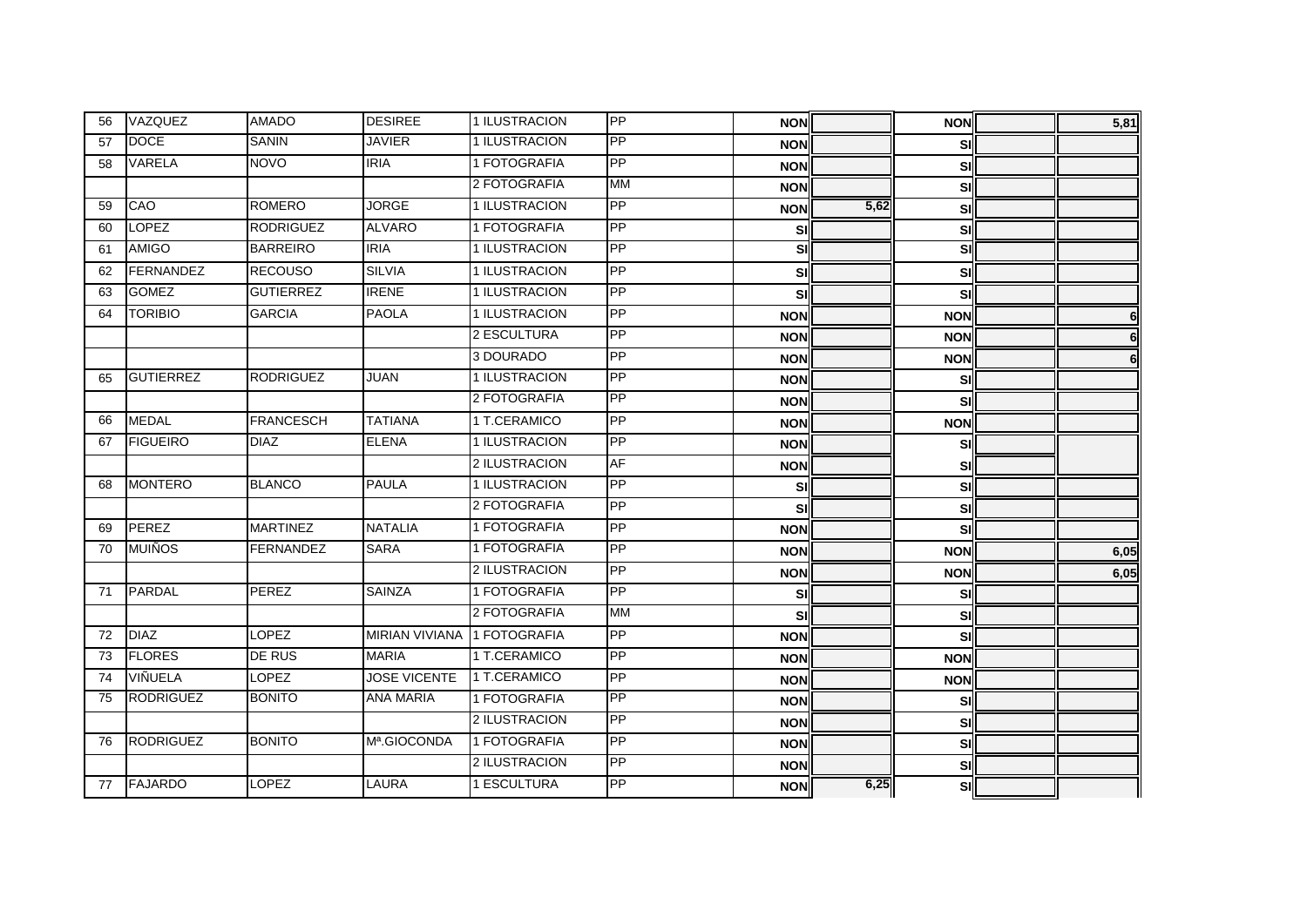| 78 | <b>CASTRO</b>      | VAZQUEZ          | <b>ADRIAN</b>       | 1 ILUSTRACION | PP        | <b>NON</b> |     | SI         |      |
|----|--------------------|------------------|---------------------|---------------|-----------|------------|-----|------------|------|
| 79 | <b>FERNANDEZ</b>   | CADABAL          | <b>MARIA</b>        | 1 ILUSTRACION | PP        | SI         |     | SI         |      |
|    |                    |                  |                     | 2 FOTOGRAFIA  | PP        | sıl        |     | SI         |      |
| 80 | <b>RODRIGUEZ</b>   | <b>DOMINGUEZ</b> | <b>MARIA ISABEL</b> | 1 ILUSTRACION | PP        | <b>NON</b> |     | SI         |      |
|    |                    |                  |                     | 2 FOTOGRAFIA  | PP        | <b>NON</b> |     | SI         |      |
| 81 | <b>SANTOS</b>      | <b>PASANTES</b>  | <b>SERGIO</b>       | 1 ILUSTRACION | PP        | sıl        |     | SI         |      |
| 82 | <b>CANCELA</b>     | <b>RODRIGUEZ</b> | <b>MANUEL</b>       | 1 ILUSTRACION | PP        | <b>NON</b> |     | SI         |      |
| 83 | <b>MARTINEZ</b>    | SANCHEZ          | <b>ELENA XIAXIN</b> | 1 FOTOGRAFIA  | PP        | <b>NON</b> |     | <b>NON</b> | 6,37 |
|    |                    |                  |                     | 2 FOTOGRAFIA  | <b>MM</b> | <b>NON</b> |     | <b>NON</b> | 6,37 |
|    |                    |                  |                     | 3 FOTOGRAFIA  | <b>RF</b> | <b>NON</b> |     | <b>NON</b> | 6,37 |
| 84 | <b>PEREZ</b>       | <b>ALVAREZ</b>   | <b>SERGIO</b>       | 1 ILUSTRACION | PP        | <b>NON</b> |     | SI         |      |
|    |                    |                  |                     | 2 ILUSTRACION | <b>AF</b> | <b>NON</b> |     | SI         |      |
| 85 | <b>BEY</b>         | <b>SENRA</b>     | <b>LAURA</b>        | 1 ESCULTURA   | PP        | <b>NON</b> |     | <b>NON</b> | 6,55 |
| 86 | <b>BEY</b>         | <b>SENRA</b>     | LAURA               | 1 ILUSTRACION | PP        | <b>NON</b> |     | SI         |      |
|    |                    |                  |                     | 2 ILUSTRACION | <b>AF</b> | <b>NON</b> |     | SI         |      |
| 87 | <b>ALVAREZ</b>     | <b>VEGA</b>      | <b>MARIA MAR</b>    | 1 DOURADO     | PP        | <b>NON</b> |     | SI         |      |
| 88 | <b>RIVERA</b>      | <b>ROIZ</b>      | CARLOS M.           | 1 ILUSTRACION | PP        | <b>NON</b> |     | <b>NON</b> | 5,58 |
|    |                    |                  |                     | 2 FOTOGRAFIA  | PP        | <b>NON</b> |     | <b>NON</b> | 5,58 |
|    |                    |                  |                     | 3 ESCULTURA   | PP        | <b>NON</b> |     | <b>NON</b> | 5,58 |
|    |                    |                  |                     | 4 DOURADO     | PP        | <b>NON</b> |     | <b>NON</b> | 5,58 |
| 89 | <b>GONZALEZ</b>    | <b>MAURIZ</b>    | <b>GLORIA MARIA</b> | 1 ILUSTRACION | <b>PP</b> | <b>NON</b> |     | SI         |      |
|    |                    |                  |                     | 2 FOTOGRAFIA  | PP        | <b>NON</b> |     | SI         |      |
| 90 | <b>DE LA TORRE</b> | <b>GARCIA</b>    | <b>LIDIA</b>        | 1 ESCULTURA   | PP        | <b>SI</b>  |     | SI         |      |
| 91 | PEREZ              | <b>BARREIRO</b>  | <b>JORGE JUAN</b>   | 1 ESCULTURA   | PP        | <b>NON</b> | 7,5 | SI         |      |
| 92 | <b>FERNANDEZ</b>   | <b>CRIADO</b>    | MACARENA L.         | 1 ILUSTRACION | PP        | <b>NON</b> |     | SI         |      |
| 93 | <b>ROMANOS</b>     | <b>PAN</b>       | <b>ALBERTO</b>      | 1 FOTOGRAFIA  | PP        | <b>NON</b> |     | SI         |      |
|    |                    |                  |                     | 2 ILUSTRACION | PP        | <b>NON</b> |     | SI         |      |
| 94 | <b>FARRAPEIRA</b>  | <b>GOMEZ</b>     | <b>MARTA</b>        | 1 ILUSTRACION | PP        | <b>NON</b> |     | SI         |      |
|    |                    |                  |                     | 2 FOTOGRAFIA  | PP        | <b>NON</b> |     | SI         |      |
| 95 | <b>ROSALES</b>     | <b>MURILLO</b>   | <b>MARIA</b>        | 1 ILUSTRACION | PP        | <b>NON</b> |     | s          |      |
|    |                    |                  |                     | 2 FOTOGRAFIA  | PP        | <b>NON</b> |     | SI         |      |
| 96 | <b>QUINTANS</b>    | <b>PAZOS</b>     | <b>SERGIO</b>       | 1 FOTOGRAFIA  | PP        | sı         |     | <b>SI</b>  |      |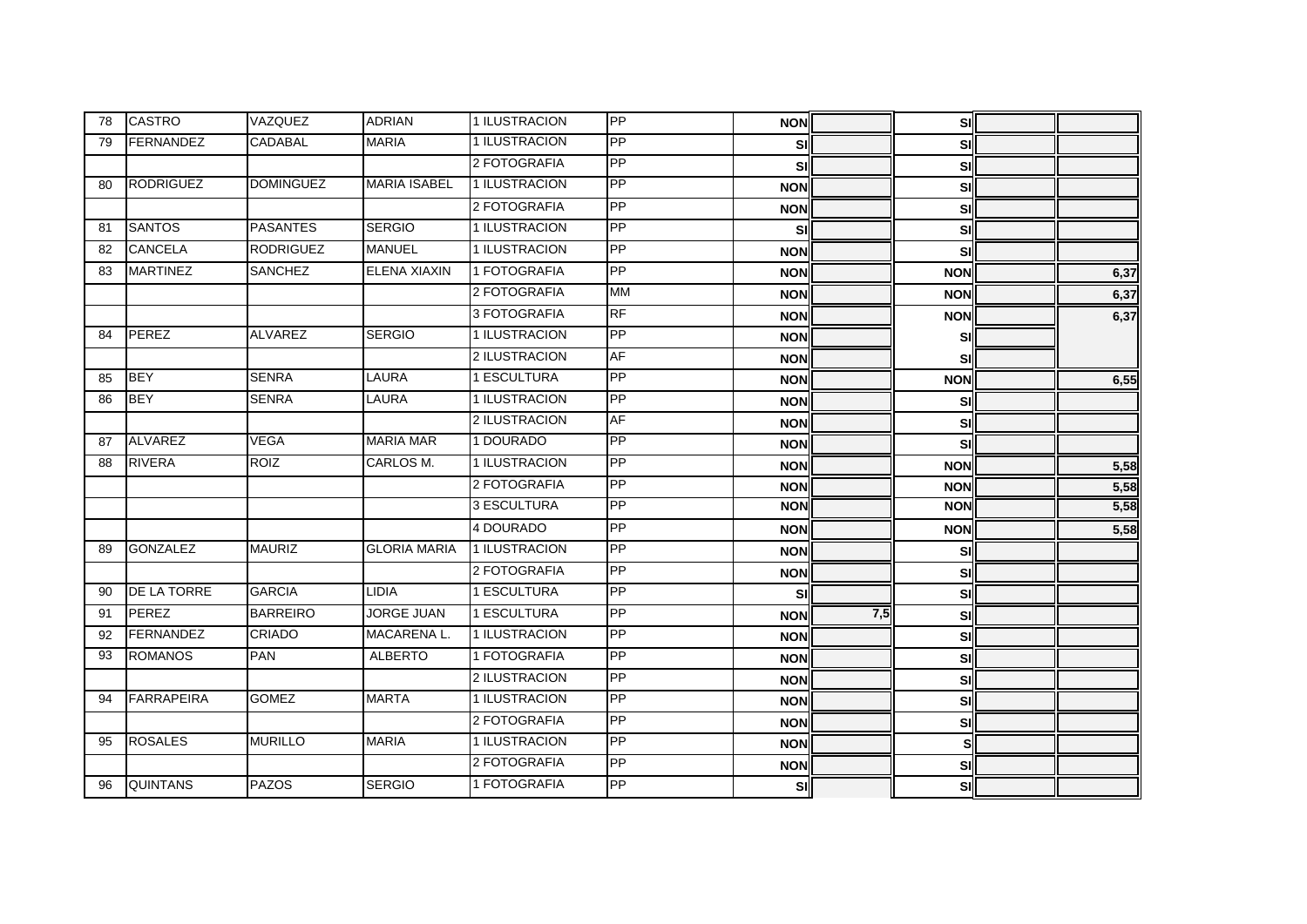| 97  | <b>RAMOS</b>                            | <b>BAO</b>       | MARIA SUSANA 1 ILUSTRACION |               | PP              | <b>NONI</b> | SI         |      |
|-----|-----------------------------------------|------------------|----------------------------|---------------|-----------------|-------------|------------|------|
| 98  | <b>CONDE</b>                            | <b>ROJAS</b>     | <b>PAMELA</b>              | 1 ILUSTRACION | PP              | <b>NON</b>  | SI         |      |
|     |                                         |                  |                            | 2 FOTOGRAFIA  | <b>PP</b>       | <b>NON</b>  | SI         |      |
| 99  | RAMIREZ                                 | <b>RODRIGUEZ</b> | FELIX A.                   | 1 FOTOGRAFIA  | PP              | <b>NON</b>  | SI         |      |
| 100 | <b>FERNANDEZ DE</b><br><b>LAS HERAS</b> | SOUTO            | <b>MARINA</b>              | 1 FOTOGRAFIA  | <b>IPP</b>      | <b>NON</b>  | <b>SI</b>  |      |
| 101 | <b>PALLAS</b>                           | <b>IGLESIAS</b>  | <b>MANUEL JESUS</b>        | 1 T.MADEIRA   | PP              | <b>NON</b>  | <b>NON</b> |      |
| 102 | <b>MEIS</b>                             | <b>FERNANDEZ</b> | <b>ALBA</b>                | 1 FOTOGRAFIA  | PP              | SI          | SI         |      |
| 103 | <b>MONTEJO</b>                          | <b>GOMEZ</b>     | <b>MALENA</b>              | 1 FOTOGRAFIA  | $\overline{PP}$ | sıl         | <b>SI</b>  |      |
| 104 | VALIÑO                                  | <b>FERNANDEZ</b> | <b>ANA</b>                 | 1 ILUSTRACION | PP              | <b>NON</b>  | <b>SI</b>  |      |
|     |                                         |                  |                            | 2 FOTOGRAFIA  | <b>PP</b>       | <b>NON</b>  | SI         |      |
| 105 | FERNANDEZ                               | <b>SANCHEZ</b>   | <b>JOSEFINA</b>            | 1 FOTOGRAFIA  | $\overline{PP}$ | <b>NON</b>  | SI         |      |
| 106 | FERNANDEZ                               | <b>SANCHEZ</b>   | <b>JOSEFINA</b>            | 1 T.CERAMICO  | PP              | <b>NON</b>  | <b>NON</b> |      |
| 107 | <b>SOUTO</b>                            | <b>DOMINGUEZ</b> | <b>JULIA</b>               | 1 ESCULTURA   | PP              | <b>NON</b>  | <b>NON</b> |      |
|     |                                         |                  |                            | 2 DOURADO     | PP              | <b>NON</b>  | <b>NON</b> |      |
| 108 | PEREZ                                   | FERNANDEZ        | <b>ALBA</b>                | 1 FOTOGRAFIA  | PP              | <b>NON</b>  | <b>NON</b> | 7,82 |
| 109 | <b>GONZALEZ</b>                         | <b>CALLE</b>     | <b>CELIA</b>               | 1 ILUSTRACION | <b>PP</b>       | <b>NON</b>  | <b>NON</b> | 8,82 |
| 110 | <b>REY</b>                              | <b>NOYA</b>      | <b>MARIÑA</b>              | 1 ILUSTRACION | PP              | <b>NON</b>  | <b>NON</b> | 7,5  |
|     |                                         |                  |                            | 2 ILUSTRACION | AF              | <b>NON</b>  | <b>NON</b> | 7,5  |
|     |                                         |                  |                            | 3 ILUSTRACION | <b>RF</b>       | <b>NON</b>  | <b>NON</b> | 7,5  |
| 111 | <b>MAGARIÑOS</b>                        | <b>SARTAL</b>    | NICOLAS G.                 | 1 ILUSTRACION | PP              | <b>NON</b>  | <b>NON</b> | 6,75 |
|     |                                         |                  |                            | 2 ILUSTRACION | AF              | <b>NON</b>  | <b>NON</b> | 6,75 |
|     |                                         |                  |                            | 3 ILUSTRACION | <b>RF</b>       | <b>NON</b>  | <b>NON</b> | 6,75 |
| 112 | <b>ANTON</b>                            | <b>DE MIGUEL</b> | MARIA C.                   | 1 T.CERAMICO  | $\overline{PP}$ | <b>NON</b>  | <b>NON</b> |      |
| 113 | <b>LOPEZ</b>                            | <b>PENAS</b>     | <b>MARIA NEREA</b>         | 1 ILUSTRACION | PP              | <b>NON</b>  | SI         |      |
| 114 | <b>BLANCO</b>                           | <b>DELGADO</b>   | <b>AMELIA</b>              | 1 FOTOGRAFIA  | PP              | <b>NON</b>  | <b>SI</b>  |      |
| 114 | <b>PEREZ</b>                            | <b>NUÑEZ</b>     | <b>MARIA</b>               | 1 ILUSTRACION | <b>PP</b>       | sıl         | SI         |      |
|     |                                         |                  |                            | 2 FOTOGRAFIA  | PP              | SI          | SI         |      |
| 115 | <b>GONZALEZ</b>                         | <b>FERNANDEZ</b> | <b>ANTIA</b>               | 1 FOTOGRAFIA  | PP              | <b>NON</b>  | <b>NON</b> | 6,89 |
|     |                                         |                  |                            | 2 FOTGRAFIA   | <b>AF</b>       | <b>NON</b>  | <b>NON</b> | 6,89 |
| 116 | <b>EIRIN</b>                            | <b>SANTOS</b>    | <b>PATRICIA</b>            | 1 ILUSTRACION | PP              | <b>NON</b>  | <b>NON</b> | 6,55 |
|     |                                         |                  |                            | 2 ILUSTRACION | <b>AF</b>       | <b>NON</b>  | <b>NON</b> | 6,55 |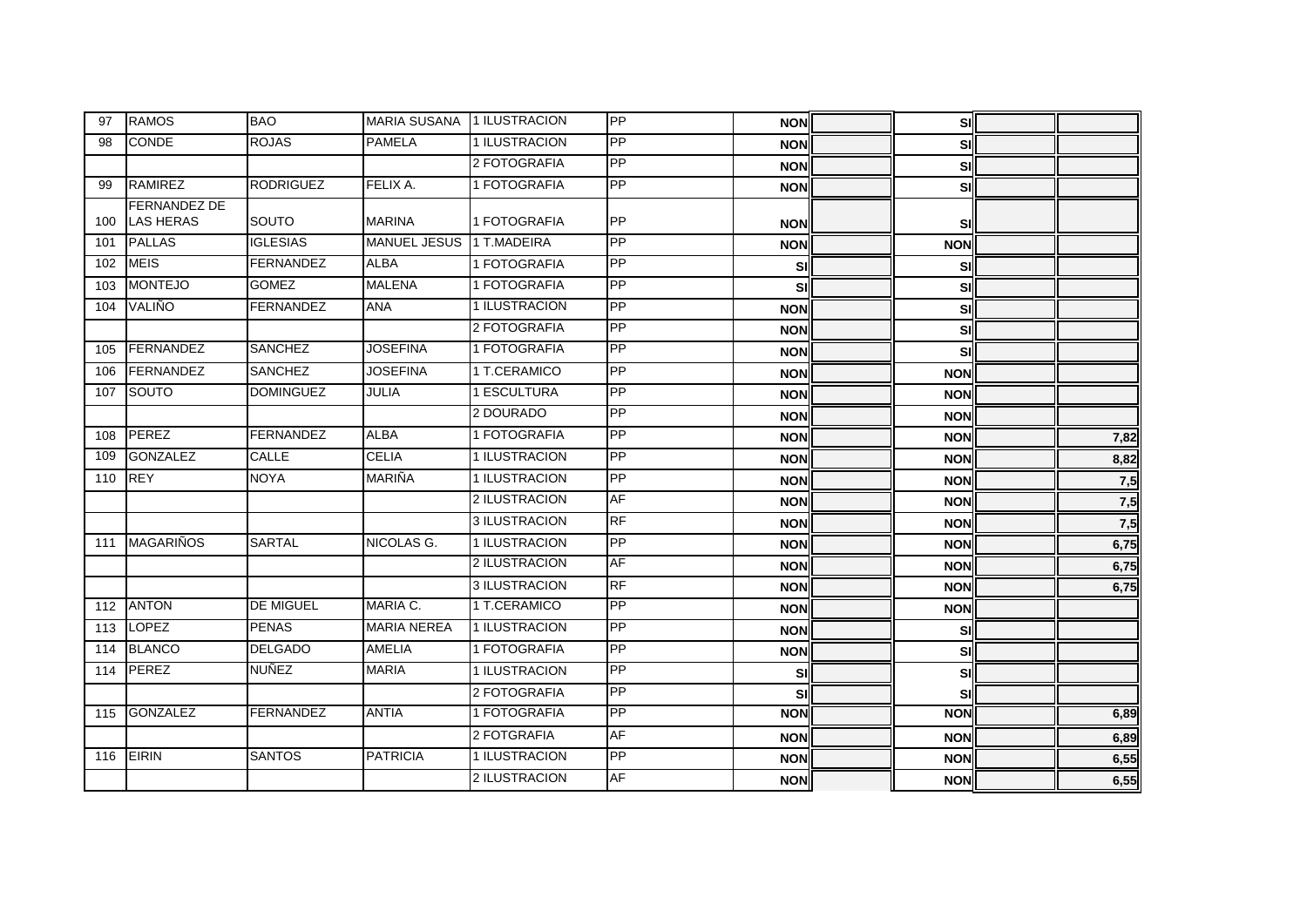|     | 117 DIAZ         | DE CARVALHO      | <b>INES</b>        | 1 ILUSTRACION | PP              | <b>NON</b> |             | <b>NON</b> |      | 7,38 |
|-----|------------------|------------------|--------------------|---------------|-----------------|------------|-------------|------------|------|------|
|     |                  |                  |                    | 2 ILUSTRACION | AF              | <b>NON</b> |             | <b>NON</b> |      | 7,38 |
| 118 | <b>GARCIA</b>    | <b>RODRIGUEZ</b> | <b>MICHELLE</b>    | 1 FOTOGRAFIA  | <b>PP</b>       | <b>NON</b> |             | <b>NON</b> |      | 7,79 |
|     |                  |                  |                    | 2 FOTOGRAFIA  | <b>MM</b>       | <b>NON</b> |             | <b>NON</b> |      | 7,79 |
| 119 | <b>NIETO</b>     | <b>REGO</b>      | ARIADNE            | 1 FOTOGRAFIA  | PP              | <b>NON</b> |             | <b>NON</b> |      | 7,58 |
| 120 | <b>QUINTAS</b>   | <b>INCHAUSTI</b> | FERNANDA C.        | 1 FOTOGRAFIA  | $\overline{PP}$ | <b>NON</b> |             | <b>NON</b> |      | 7,37 |
| 121 | LEIRO            | <b>DOZO</b>      | <b>JORGE</b>       | 1 ESCULTURA   | PP              | <b>NON</b> |             | <b>NON</b> |      |      |
|     |                  |                  |                    | 2 ILUSTRACION | PP              | <b>NON</b> |             | <b>NON</b> |      |      |
|     |                  |                  |                    | 3 ILUSTRACION | <b>AF</b>       | <b>NON</b> |             | <b>NON</b> |      |      |
| 122 | <b>GOMES</b>     | <b>TEIJELO</b>   | <b>DAVID</b>       | 1 ILUSTRACION | PP              | <b>NON</b> |             | SI         |      |      |
|     |                  |                  |                    | 2 FOTOGRAFIA  | PP              | <b>NON</b> |             | SI         |      |      |
| 123 | <b>RAMOS</b>     | <b>LOPEZ</b>     | <b>MARIA ELENA</b> | 1 T.CERAMICO  | <b>PP</b>       | <b>NON</b> |             | <b>NON</b> |      |      |
| 124 | <b>CAGIAO</b>    | <b>LOPEZ</b>     | <b>ANA MARIA</b>   | 1 T.CERAMICO  | PP              | <b>NON</b> |             | <b>NON</b> |      |      |
| 125 | <b>FERNANDEZ</b> | CALVO            | <b>ALBA</b>        | 1 FOTOGRAFIA  | PP              | <b>NON</b> |             | <b>NON</b> |      | 5,78 |
| 126 | FERNANDEZ        | <b>RIAL</b>      | <b>SONIA</b>       | 1 T.CERAMICO  | PP              | <b>NON</b> |             | <b>NON</b> |      |      |
| 127 | <b>LOPEZ</b>     | <b>FORMOSO</b>   | <b>MANUELA</b>     | 1 T.CERAMICO  | PP              | <b>NON</b> |             | <b>NON</b> |      |      |
| 128 | <b>CACABELOS</b> | <b>BARREIRO</b>  | <b>OLAIA</b>       | 1 ILUSTRACION | PP              | <b>NON</b> |             | <b>NON</b> |      | 6,53 |
|     |                  |                  |                    | 2 ILUSTRACION | <b>AF</b>       | <b>NON</b> |             | <b>NON</b> |      | 6,53 |
| 129 | <b>BARRIO</b>    | <b>GONZALEZ</b>  | <b>RAFAEL</b>      | 1 T.CERAMICO  | <b>PP</b>       | <b>NON</b> |             | <b>NON</b> |      |      |
| 130 | <b>BLANCO</b>    | <b>CALVO</b>     | <b>ANTONIO</b>     | 1 ILUSTRACION | PP              | <b>NON</b> | <b>APTO</b> | SI         |      |      |
| 131 | <b>RIOS</b>      | <b>GONZALEZ</b>  | <b>ADRIANA</b>     | 1 FOTOGRAFIA  | PP              | <b>NON</b> |             | <b>NON</b> |      | 7,8  |
| 132 | FERNANDEZ        | <b>FERNANDEZ</b> | <b>DAVID</b>       | 1 FOTOGRAFIA  | PP              | <b>NON</b> |             | SI         |      |      |
| 133 | <b>PLASENCIA</b> | <b>MOREIRA</b>   | <b>BARBARA K.</b>  | 1 DOURADO     | PP              | <b>NON</b> |             | <b>NON</b> | 5,05 |      |
| 134 | <b>SANCHO</b>    | <b>RIVAS</b>     | <b>AURORA</b>      | 1 ILUSTRACION | PP              | <b>NON</b> |             | <b>NON</b> |      | 8,05 |
|     |                  |                  |                    | 2 FOTOGRAFIA  | PP              | <b>NON</b> |             | <b>NON</b> |      | 8,05 |
|     |                  |                  |                    | 3 ESCULTURA   | PP              | <b>NON</b> |             | <b>NON</b> |      | 8,05 |
|     |                  |                  |                    | 4 DOURADO     | PP              | <b>NON</b> |             | <b>NON</b> |      | 8,05 |
| 135 | <b>BLANCO</b>    | <b>MORENO</b>    | <b>AMANDA</b>      | 1 ILUSTRACION | PP              | <b>NON</b> |             | SI         |      |      |
| 136 | <b>VIACAMBRE</b> | <b>TELO</b>      | <b>MARIA DIANA</b> | 1 T.CERAMICO  | PP              | <b>NON</b> |             | <b>NON</b> |      |      |
| 137 | <b>BARROS</b>    | <b>FORTUNA</b>   | <b>PATRICIA</b>    | 1 ILUSTRACION | PP              | <b>NON</b> |             | <b>NON</b> |      | 7,7  |
| 138 | <b>GONZALEZ</b>  | <b>MEIJIDE</b>   | <b>MARIA JOSE</b>  | 1 ILUSTRACION | PP              | <b>NON</b> |             | <b>NON</b> |      |      |
|     |                  |                  |                    | 2 FOTOGRAFIA  | PP              | <b>NON</b> |             | <b>NON</b> |      |      |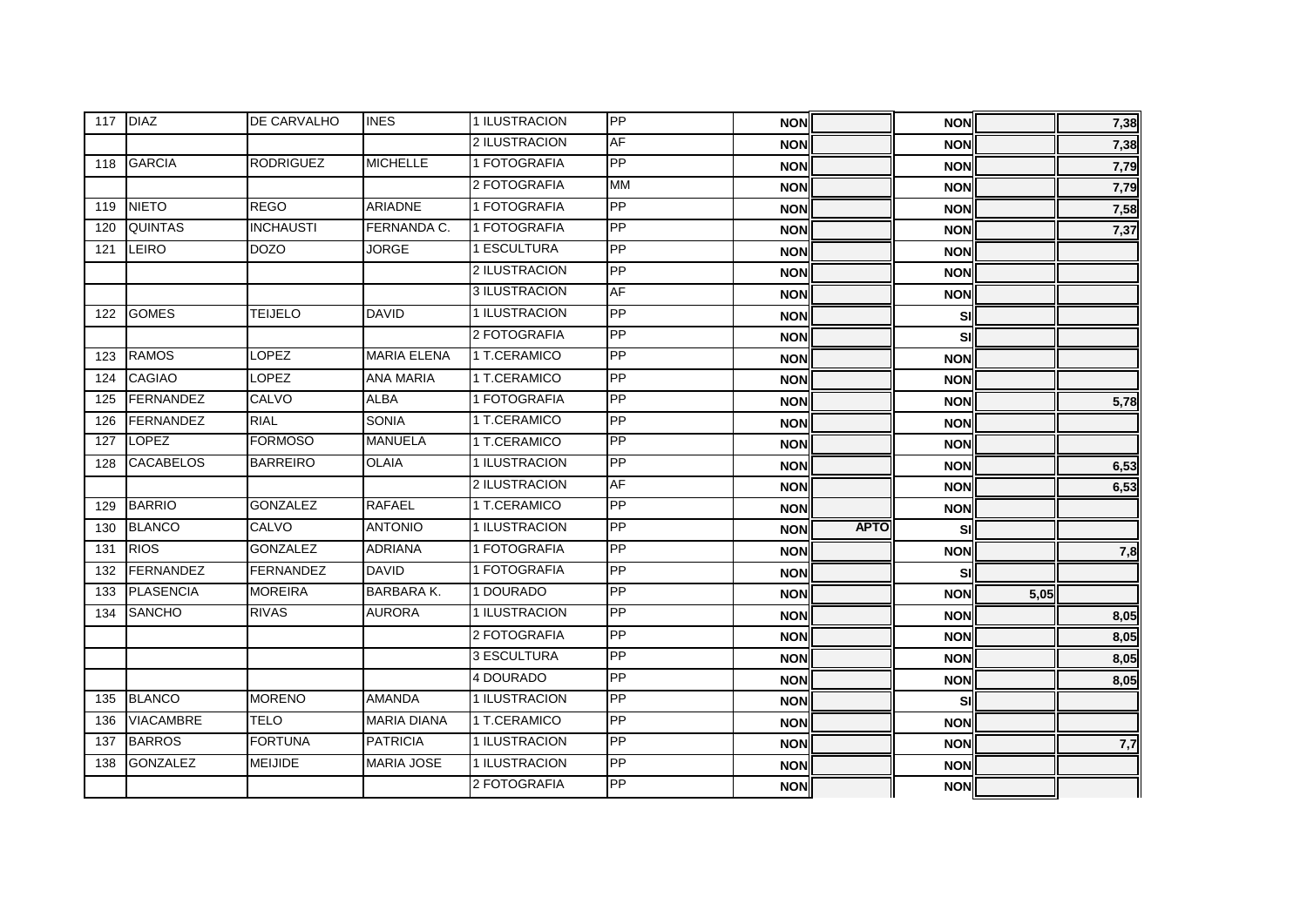|     |                  |                  |                 | 3 ESCULTURA   | PP        | <b>NON</b> |             | <b>NON</b> |      |
|-----|------------------|------------------|-----------------|---------------|-----------|------------|-------------|------------|------|
|     |                  |                  |                 | 4 DOURADO     | PP        | <b>NON</b> |             | <b>NON</b> |      |
| 139 | BARRIO           | <b>GONZALEZ</b>  | <b>RAFAEL</b>   | 1 FOTGRAFIA   | <b>PP</b> | <b>NON</b> |             | <b>SI</b>  |      |
|     |                  |                  |                 | 2 ILUSTRACION | PP        | <b>NON</b> |             | <u>si</u>  |      |
| 140 | PAIS             | <b>TEIJELO</b>   | <b>MARCO</b>    | 1 ILUSTRACION | PP        | <b>SI</b>  |             | <b>SI</b>  |      |
| 141 | <b>MARTINEZ</b>  | <b>NOVAIS</b>    | <b>ZELTIA</b>   | 1 T.CERAMICO  | PP        | <b>NON</b> |             | <b>NON</b> |      |
| 142 | <b>GONZALEZ</b>  | <b>FRANCO</b>    | <b>JORGE</b>    | 1 ESCULTURA   | PP        | <b>NON</b> |             | <b>SI</b>  |      |
| 143 | <b>GARCIA</b>    | CAO              | <b>CRISTINA</b> | 1 ILUSTRACION | PP        | <b>NON</b> |             | <b>SI</b>  |      |
|     |                  |                  |                 | 2 ILUSTRACION | <b>AF</b> | <b>NON</b> |             | sı         |      |
|     |                  |                  |                 | 3 FOTOGRAFIA  | <b>MM</b> | <b>NON</b> |             | <b>SI</b>  |      |
|     |                  |                  |                 | 4 FOTOGRAFIA  | PP        | <b>NON</b> |             | sı         |      |
| 144 | <b>BUITRON</b>   | <b>CORTIÑAS</b>  | <b>SERGIO</b>   | 1 ILUSTRACION | PP        | <b>NON</b> |             | sı         |      |
|     |                  |                  |                 | 2 FOTOGRAFIA  | PP        | <b>NON</b> |             | <b>SI</b>  |      |
| 145 | PEÑA             | <b>INSUA</b>     | <b>ESTEBAN</b>  | 1 ILUSTRACION | PP        | <b>NON</b> |             | SI         |      |
| 146 | FERNANDEZ        | <b>DE CASTRO</b> | <b>LUCIA</b>    | 1 ILUSTRACION | PP        | <b>NON</b> |             | <b>SI</b>  |      |
| 147 | <b>VIZOSO</b>    | <b>PASTRANA</b>  | <b>CARMEN</b>   | 1 ILUSTRACION | PP        | <b>NON</b> |             | <b>NON</b> |      |
| 148 | <b>DIAZ</b>      | SOUTO            | <b>ANA</b>      | 1 ESCULTURA   | PP        | <b>NON</b> | <b>APTA</b> | SI         |      |
|     |                  |                  |                 | 2 DOURADO     | PP        | <b>NON</b> | <b>APTA</b> | sıl        |      |
| 149 | <b>BARBE</b>     | <b>MARTIN</b>    | <b>ELENA</b>    | 1 FOTOGRAFIA  | PP        | <b>NON</b> |             | SI         |      |
| 150 | <b>MARTINEZ</b>  | <b>BLANCO</b>    | <b>PABLO</b>    | 1 DOURADO     | PP        | SI         |             | <b>SI</b>  |      |
|     |                  |                  |                 | 2 ESCULTURA   | PP        | SI         |             | sı         |      |
| 151 | <b>BABIO</b>     | <b>GARCIA</b>    | <b>PAULA</b>    | 1 ILUSTRACION | PP        | <b>NON</b> |             | <b>NON</b> | 8,89 |
| 152 | MUÑIZ            | <b>TORRES</b>    | <b>DANIEL</b>   | 1 FOTOGRAFIA  | <b>PP</b> | <b>NON</b> |             | SI         |      |
|     |                  |                  |                 | 2 ILUSTRACION | PP        | <b>NON</b> |             | sı         |      |
| 153 | <b>HERRERO</b>   | <b>CASTRO</b>    | <b>MARTA</b>    | 1 ILUSTRACION | PP        | <b>NON</b> |             | <b>SI</b>  |      |
| 154 | <b>LOPALCO</b>   |                  | <b>GIOVANNA</b> | 1 T.CERAMICO  | PP        | <b>NON</b> |             | <b>NON</b> |      |
| 155 | <b>ALVAREZ</b>   | <b>TOBIO</b>     | <b>ANTONIO</b>  | 1 ILUSTRACION | PP        | <b>NON</b> | 5,4         | <b>SI</b>  |      |
|     |                  |                  |                 | 2 ILUSTRACION | <b>AF</b> | <b>NON</b> | 5,4         | SI         |      |
| 156 | <b>RODRIGUEZ</b> | <b>LOPEZ</b>     | LARA            | 1 FOTOGRAFIA  | PP        | <b>NON</b> |             | sı         |      |
| 157 | <b>DE ANDRES</b> | <b>GONZALEZ</b>  | <b>ANA</b>      | 1 FOTOGRAFIA  | PP        | <b>NON</b> |             | <b>SI</b>  |      |
| 158 | PIÑEIRO          | <b>GRANDAL</b>   | <b>NURIA</b>    | 1 FOTOGRAFIA  | PP        | <b>NON</b> |             | <b>NON</b> | 6,05 |
|     |                  |                  |                 | 2 ILUSTRACION | PP        | <b>NON</b> |             | <b>NON</b> | 6,05 |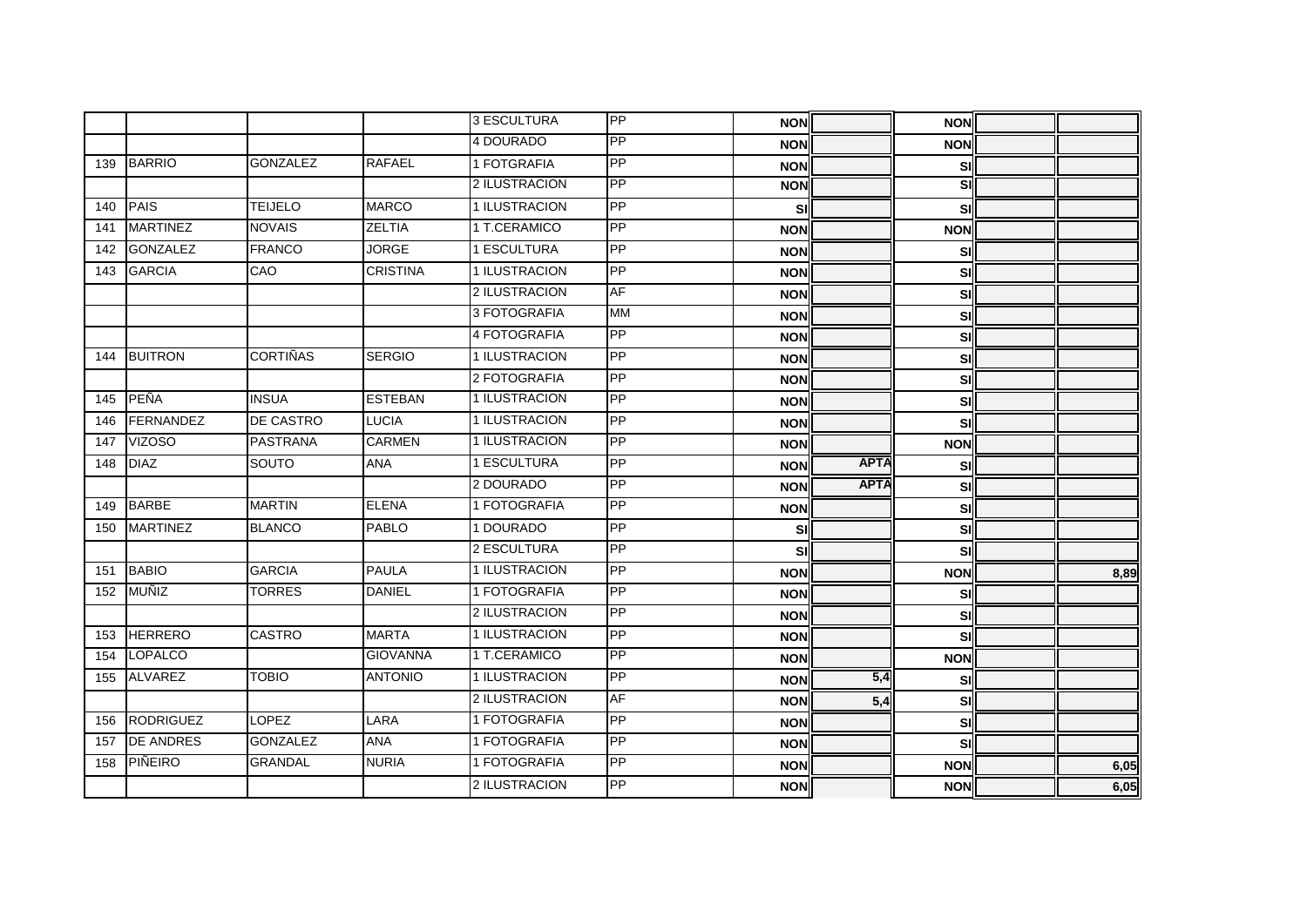| 159 | <b>JUSTO</b>      | <b>FERNANDEZ</b> | <b>NOELIA</b>              | 1 FOTOGRAFIA  | PP        | <b>NON</b> | <b>NON</b> | 6,37 |
|-----|-------------------|------------------|----------------------------|---------------|-----------|------------|------------|------|
|     |                   |                  |                            | 2 ILUSTRACION | PP        | <b>NON</b> | <b>NON</b> | 6,37 |
| 160 | RAMOS             | <b>ABELLEIRA</b> | <b>ESTRELA</b>             | 1 ILUSTRACION | <b>PP</b> | sıl        | <b>SI</b>  |      |
|     |                   |                  |                            | 2 FOTOGRAFIA  | PP        | SI         | <b>SI</b>  |      |
| 161 | <b>BUGALLO</b>    | <b>FERNANDEZ</b> | ENRIQUE J.                 | 1 ILUSTRACION | PP        | <b>NON</b> | SI         |      |
|     |                   |                  |                            | 2 ILUSTRACION | <b>AF</b> | <b>NON</b> | sı         |      |
|     |                   |                  |                            | 3 FOTOGRAFIA  | <b>PP</b> | <b>NON</b> | <b>SI</b>  |      |
|     |                   |                  |                            | 4 FOTOGRAFIA  | AF        | <b>NON</b> | <b>SI</b>  |      |
| 162 | <b>CODESIDO</b>   | <b>REY</b>       | <b>NATALIA</b>             | 1 FOTOGRAFIA  | <b>PP</b> | <b>NON</b> | SI         |      |
| 163 | PIÑEIRO           | <b>RODRIGUEZ</b> | <b>IAGO BRAIS</b>          | 1 ESCULTURA   | PP        | <b>NON</b> | <b>NON</b> | 5,26 |
| 164 | <b>RODRIGUEZ</b>  | PIÑEIRO          | <b>MIGUEL</b>              | 1 FOTOGRAFIA  | PP        | <b>NON</b> | <b>NON</b> | 6,5  |
|     |                   |                  |                            | 2 FOTOGRAFIA  | <b>MM</b> | <b>NON</b> | <b>NON</b> | 6,5  |
| 165 | <b>GARRIDO</b>    | <b>ROJAS</b>     | JOSE SEBASTIN 1 FOTOGRAFIA |               | PP        | <b>NON</b> | SI         |      |
| 166 | <b>ESTEVEZ</b>    | <b>SANTIAGO</b>  | <b>MANUEL</b>              | 1 ILUSTRACION | PP        | <b>NON</b> | <b>SI</b>  |      |
| 167 | <b>DIAZ</b>       | <b>ALLEGUE</b>   | <b>ROMAN</b>               | 1 ILUSTRACION | PP        | <b>NON</b> | SI         |      |
| 168 | <b>MARTINEZ</b>   | <b>VILA</b>      | <b>GONZALO</b>             | 1 DOURADO     | PP        | <b>SI</b>  | <b>NON</b> |      |
| 169 | <b>RIVERA</b>     | <b>FERNANDEZ</b> | <b>ALVARO</b>              | 1 ILUSTRACION | PP        | SI         | SI         |      |
| 170 | <b>SALGADO</b>    | <b>ROZADOS</b>   | <b>SARA</b>                | 1 T.CERAMICO  | PP        | <b>NON</b> | <b>NON</b> |      |
| 171 | PEREZ             | ARREDONDO        | ANDREA C.                  | 1 T.CERAMICO  | PP        | <b>NON</b> | <b>NON</b> |      |
| 172 | AVENDAÑO          | <b>LISTE</b>     | <b>CANDELA</b>             | 1 ESCULTURA   | <b>PP</b> | <b>NON</b> | <b>NON</b> | 7,89 |
| 173 | <b>VIÑAS</b>      | <b>RUZA</b>      | <b>CRISTINA</b>            | 1 ILUSTRACION | PP        | <b>NON</b> | <b>SI</b>  |      |
| 174 | <b>SALVADORES</b> | <b>DIEZ</b>      | <b>MARI CARMEN</b>         | 1 DOURADO     | <b>PP</b> | <b>NON</b> | <b>SI</b>  |      |
| 175 | <b>CARREIRA</b>   | <b>PENALONGA</b> | <b>IRIA</b>                | 1 ILUSTRACION | PP        | <b>NON</b> | <b>NON</b> | 6,4  |
| 176 | <b>ILLANES</b>    | <b>SUAREZ</b>    | <b>NANA</b>                | 1 FOTOGRAFIA  | PP        | <b>NON</b> | <b>SI</b>  |      |
|     |                   |                  |                            | 2 FOTOGRAFIA  | <b>MM</b> | <b>NON</b> | <b>SI</b>  |      |
| 177 | FERNANDEZ         | <b>PAZ</b>       | <b>BERTA</b>               | 1 ILUSTRACION | PP        | <b>NON</b> | <b>SI</b>  |      |
| 178 | <b>GARCIA</b>     | <b>MOLDES</b>    | <b>LAURA</b>               | 1 ILUSTRACION | PP        | <b>NON</b> | SI         |      |
|     |                   |                  |                            | 2 FOTOGRAFIA  | PP        | <b>NON</b> | <b>SI</b>  |      |
| 179 | LOPEZ             | <b>JIMENEZ</b>   | MARIA DEL R.               | 1 ILUSTRACION | PP        | <b>NON</b> | SI         |      |
|     |                   |                  |                            | 2 FOTOGRAFIA  | PP        | <b>NON</b> | SI         |      |
| 180 | <b>RODRIGUEZ</b>  | <b>ROYUELA</b>   | <b>ANGELA</b>              | 1 T. MADEIRA  | PP        | <b>NON</b> | <b>NON</b> |      |
| 181 | LOGIUDICE         | <b>CONDE</b>     | <b>LUCAS PEDRO</b>         | 1 ESCULTURA   | PP        | sı         | SI         |      |